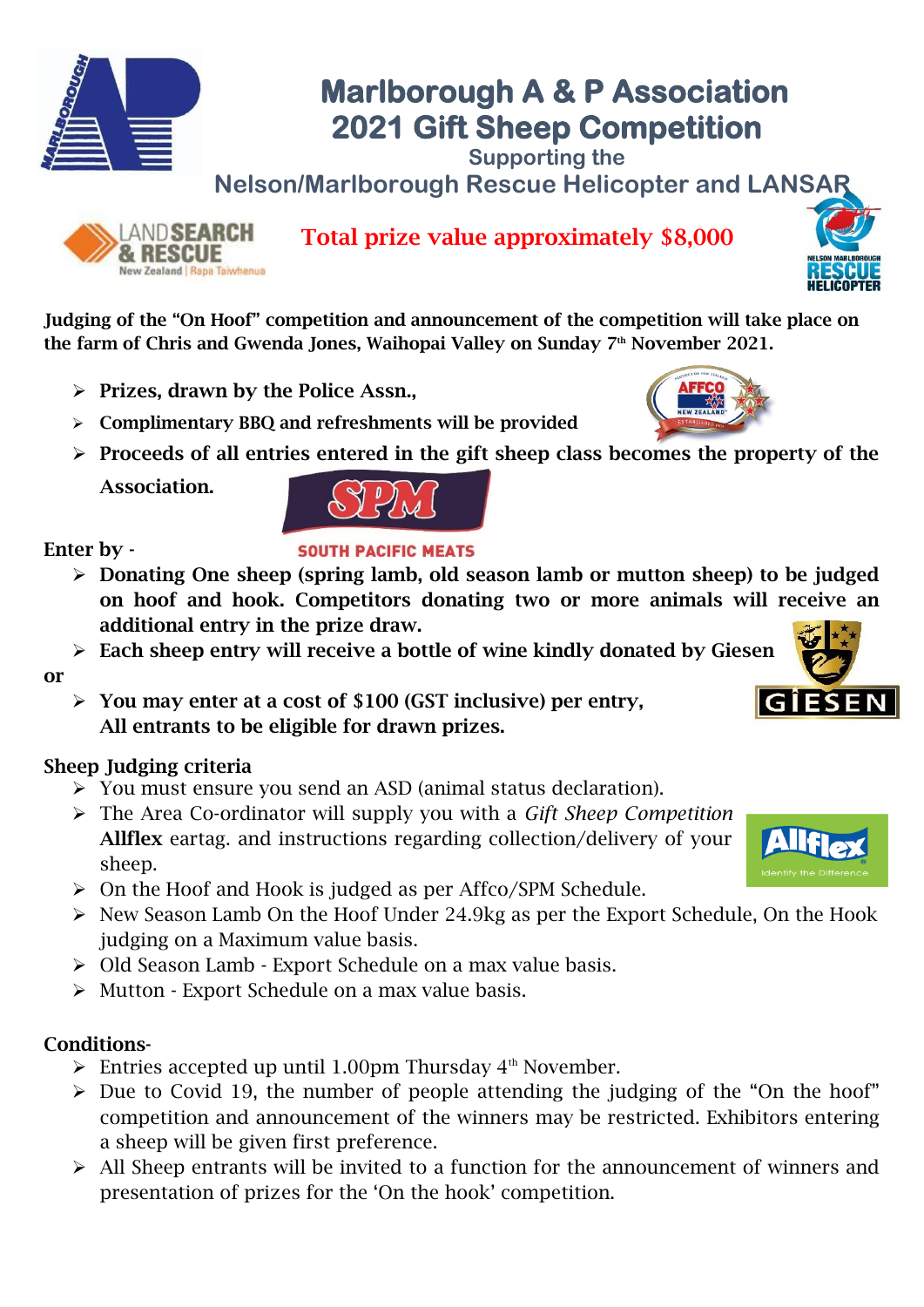## Sheep Entry Draw

➢ All Sheep entrants will be placed into two separate draws for prizes kindly sponsored by Vet Marlborough

## Hoof and Hook prizes

#### Vetmed Animal Health 'On the Hoof' prizes:

Spring Lamb, Old Season Lamb, Mutton Sheep winners to receive VETMED Animal Health product to the minimum value of \$150.

Marlborough A & P Assn., and Willowhaugh Southdown Stud

'On the Hook' prize money. Spring Lamb, Old Season Lamb and Mutton Sheep

First \$100, Second \$50, Third \$30, Fourth \$20.

**7 th Liz & Bradley from Arbour** donate a meal

eat.sip.gather

the value of

voucher to the value of \$200.00.

\$250.00





the value of

\$250.00

**Marlborough** 





**1** First Lane

**8 th First Lane Insurance** donates one nights' accommodation and breakfast for two at the Chateau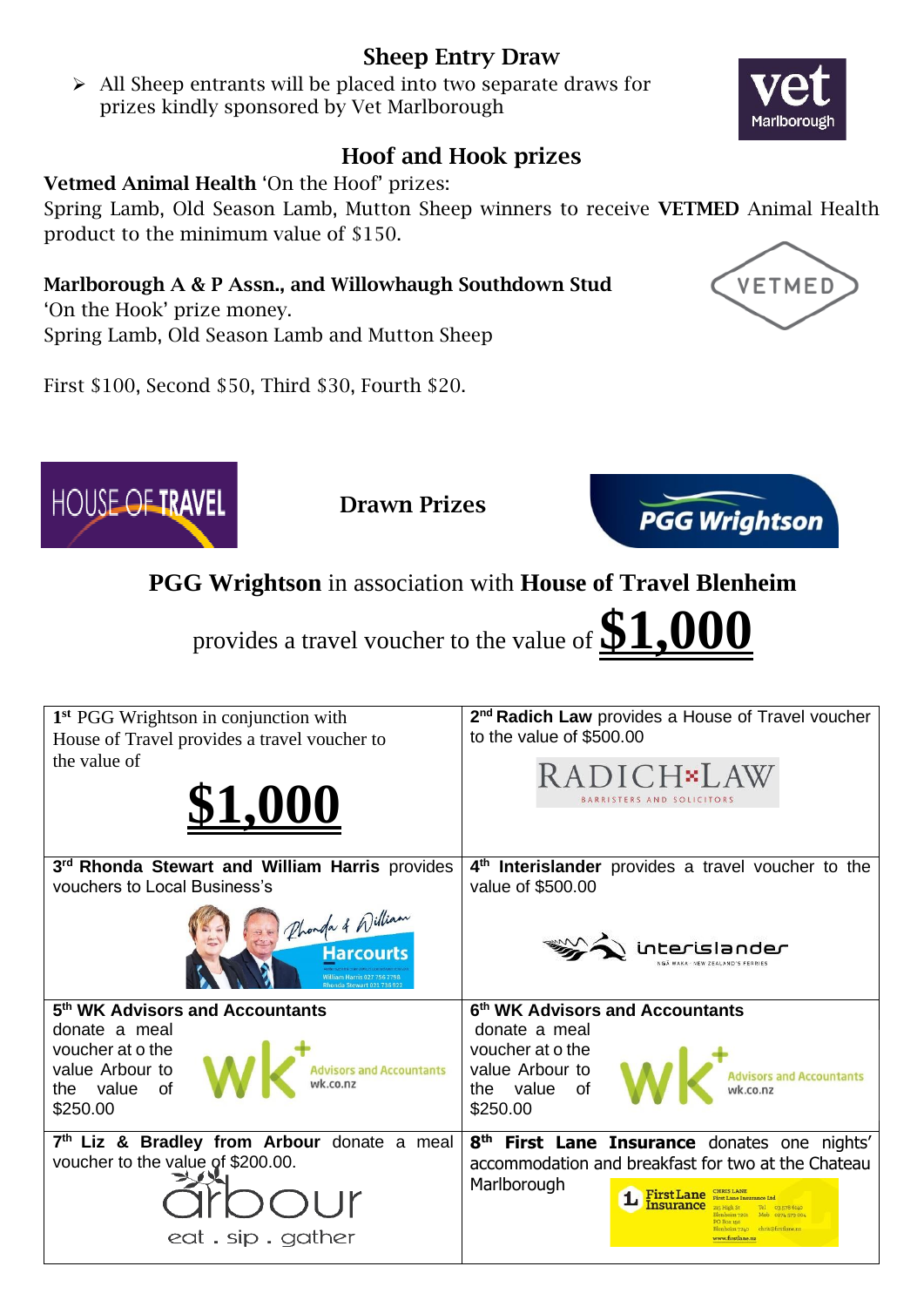| 9th Chateau Marlborough & Quench donates one<br>nights' accommodation and breakfast for two at the<br>Chateau Marlborough.<br>Chateau Marl                                                              | 10 <sup>th</sup> Thomas's provides a gift voucher to he value of<br>\$250.00.<br>A S'S<br>H<br>FIRST IN<br>FASHION                                                |
|---------------------------------------------------------------------------------------------------------------------------------------------------------------------------------------------------------|-------------------------------------------------------------------------------------------------------------------------------------------------------------------|
| 11 <sup>th</sup> FMG donates a<br>Family Day Out' voucher at<br>Lochmara Lodge<br>0800 366 466                                                                                                          | 12 <sup>th</sup> Leefield Station donates a<br>\$200 Visa Prezy Voucher.<br>EEFIELD                                                                               |
| 13 <sup>th</sup><br><b>Hotels</b><br><b>Scenic</b><br>donates<br>nights'<br>one<br>accommodation for two at any Scenic Hotel in New<br>Zealand                                                          | 14th Speights Ale House provides a meal voucher to<br>the value of \$200.00.                                                                                      |
| <b>scenic</b><br><b>Hotel Marlborough</b>                                                                                                                                                               | THE SPEIGHT'S ***<br><b>E HOUSE</b><br><b>BLENHEIM</b>                                                                                                            |
| 15th Remac Consulting donates a meal voucher at<br>Speights Ale House to the value of \$200                                                                                                             | 16th Water Force provides a Service Voucher to the<br>value of \$250.00.                                                                                          |
| remac                                                                                                                                                                                                   | <b>WaterForce</b><br>wise with water                                                                                                                              |
| 17th Quilters Barn provides a voucher to the value<br>of \$200.00<br>Nurturing Your Creativity                                                                                                          | 18th Andy Poswillo, Colliers donates a meal<br>voucher at Gramado's<br>Restaurant & Bar to the<br>value of \$200.00                                               |
| 19th Kurt Lindsay donates a voucher at Winos to the<br>value of \$200<br><b>BAYLEYS</b> KURT LINDSAY TEAM.<br>NO.1 BAYLEYS MARLBOROUGH                                                                  | 20th C. M. Mechanical<br>provides a Service Voucher<br>to the value of \$250.00.<br>IELHAWILAT                                                                    |
| 21 <sup>st</sup> TasmanCorp provides Product to the value of<br>\$200.00.<br><b>TasmanCrop</b>                                                                                                          | 22 <sup>nd</sup> T & D Construction Company donates a meal<br>voucher at Goodhome to<br>the value of \$200                                                        |
| 23rdGoodhome<br>The<br>provides<br>meal<br>a<br><b>GOODHOME:</b><br>voucher<br>the<br>to<br>value of \$200.00.<br>GASTROPUB - MARLBOROUGH                                                               | 24th Boutique Beauty & Massage donates a mini<br>pamper facial and upper body<br>massage.<br>REJUVA                                                               |
| 25 <sup>th</sup><br>Kent Winstanley of Craigs<br>Investment<br><b>Partners</b> in conjunction with Marlborough A & P<br>Association donates a meal voucher to the value of<br>\$200.00<br>at<br>Arbour. | 26th<br>Anton James & Co s in conjunction with<br>Marlborough A & P Association donates a voucher to<br>value<br>of<br>the<br>Anton<br>\$250.00<br>at<br>Thomas's |